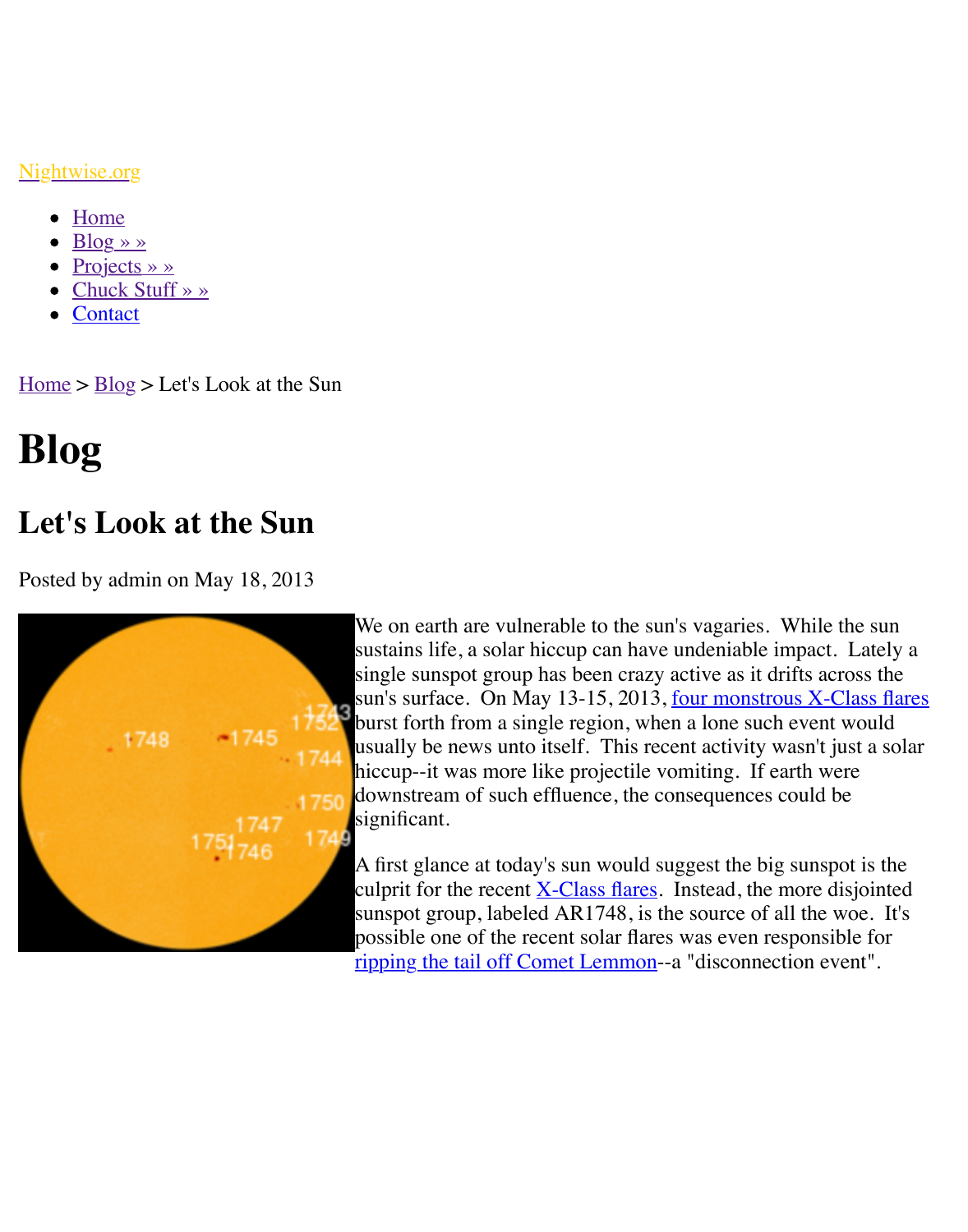propose we as a community look at the sun together--safely, of course. There is no reason [we should be blindside](http://spaceweather.com/)d (or blinded) by solar outbursts...

Yet while we're looking at one thing, nature can trip us up with its own [surprises. For example, on February 15, 2013, astronomers were to](http://www.nasa.gov/mission_pages/sdo/main/index.html)uting the near passing of an asteroid within the boundary of our fleet of

geosynchronous satellites as the giant boulder raced from south to north. Suddenly, a random meteorite traveling from north to south smashed headlong into the atmosphere above Chelyab releasing an explosive force. Surprise!



Later this year, the sungrazing Comet ISON  $(C/2012S)$ dive deep into the heart of the inner solar system, pass within a million miles of the sun. Scientists are all geopossible windfall [of information t](http://www.universetoday.com/100003/russian-meteor-not-related-to-asteroid-flyby-nasa-confirms/)hey could glean from [phenomenon. Com](http://www.forbes.com/sites/alexknapp/2013/02/15/meteor-strikes-russia-while-asteroid-misses-earth/)ets can act as tracers interacting with magnetic fields, which give rise to the solar flares that earth.

ISON is unquestionably destined for an encounter with the sun, but supply the sun, but sun, but sun, but surely surely surely surely surely surely surely surely surely surely surely surely surely surely surely surely surel it's fate nearer the sun (closest approach is on Novemb is unknown. It could be a visual spectacle or an over-

Therein lies the fun--and inspiration fo[r the Comet Festival in South Bend, IN.](http://cometfestival.com/index.php/comets/learning-sungra/) 

Dacota Schrader illustrated Comet ISON as a turkey rounding the sun on Thanksgiving Day. tail feathers represent the comet's dust tail. The turkey's blue left arm, extended directly outw campfire, depicts the ion tail that is down solar wind.

After ISON rises in December, with your scope set out, consider waiting for the morning sun. safely look at the sun if you take the right p[recautions \(see h](http://www.cometfestival.com/)ttp://www.transitofvenus.org/june safety), as millions of people did during the 2012 transit of Venus.

Lately my favorite aid for sungazing is the <u>Sun Funnel</u>, a simple device that fits into an existing telescope and allows a crowd to observe a projection of the sun concurrently. You can make your own Sun Funnel and jump into the fray immediately. Frankly, I'd like to see Sun Funnels made commercially so more people can [enjoy the spectacle. On that note, I'd like to propose our community](http://www.transitofvenus.org/june2012/eye-safety) do something about that.

The Michiana Science and Technology Center, Inc., is a budding [organization in northern Indiana with an agenda of generating and](http://www.nightwise.org/files/9013/7050/0065/Build_a_Sun_Funnel_v2.0.pdf) supporting science and math education while interfacing with local

businesses. I propose MSTCi do a trial run--a proof of concept--by guiding students in bring commercial version of the Sun Funnel to market. Put some skin in the game and see if we can implement the proposed model. From the exercise we could learn what MSTC may want or